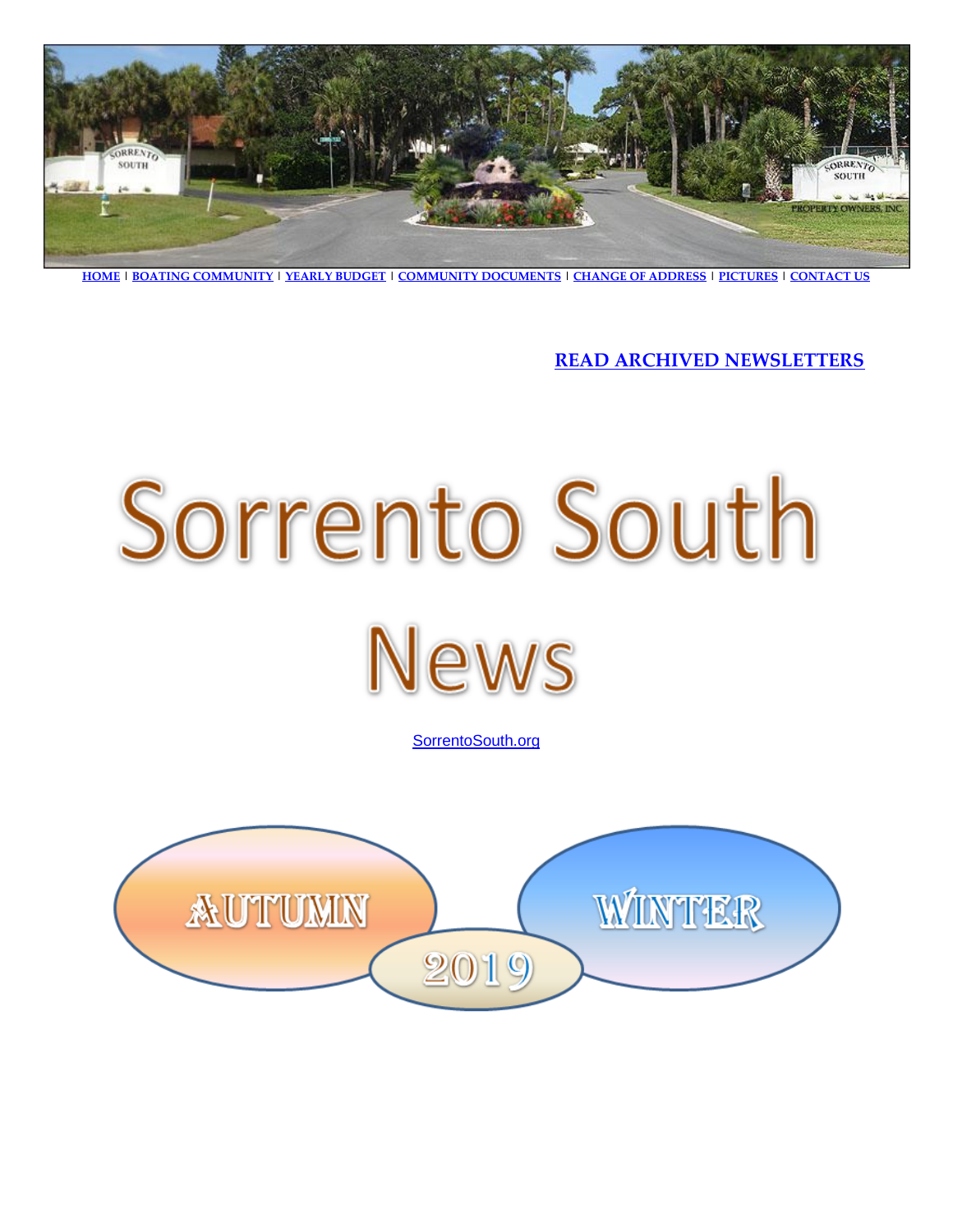

BOARD MEMBERS

## SORRENTO SOUTH PROPERTY OWNERS, INC. (SSPO)

Julia Baiardi, Treasurer Ralph Bowen, Director Joyce Cann, Director Courtney Collier, President Jose Fuste, Director Jacque Mazur, Secretary Diane Miller, Vice President

^^^^^^^^^^^^^^^^^^^^^^^^^^^^^^^^^^^^^^^^^^^^^^^^^^^^^^^^^^^^^^^^^^^^^^^^^^^^^^^^^^^^^^^^^^^^^^



The board of directors normally meets the second Tuesday of every month at 6 pm in the clubhouse. The agenda including the date and time for the meeting is posted 48 hours in advance at the front entrance to the clubhouse. Signs are usually posted at the entrances to Sorrento South one or two days before the meeting or in case the date or hour of the meeting are changed. If anyone would like to attend a board or annual meeting and needs a ride, feel free to call any board member and……WE'LL GET YOU THERE!



"SAVE THE DATE": Upcoming SORRENTO SOUTH ANNUAL MEETING, Wednesday, January 15, 2020. More information to follow.

^^^^^^^^^^^^^^^^^^^^^^^^^^^^^^^^^^^^^^^^^^^^^^^^^^^^^^^^^^^^^^^^^^^^^^^^^^^^^^^^^^^^^^^^^^^^^^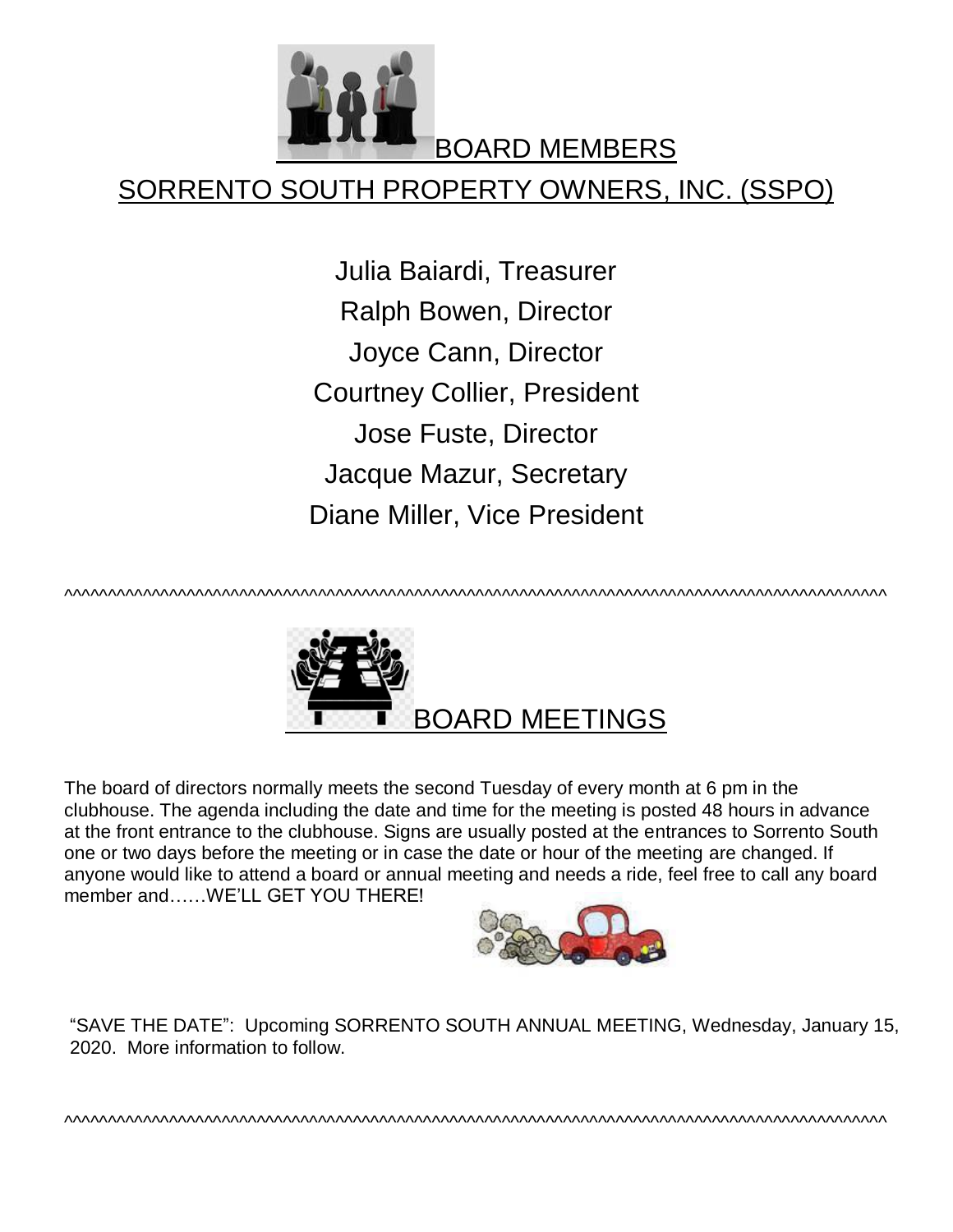

# NEW COMMUNITY RESIDENTS

| 3/25/2019 | 408 BELLINI CIR | Dennis, Dickey & Newman, Debbie        |
|-----------|-----------------|----------------------------------------|
| 3/29/2019 | 443 PICASSO DR  | Marcus, Alan & Denise                  |
| 4/4/2019  | 150 LYCHEE RD   | Taulbee, Susan                         |
| 6/7/2019  | 463 PICASSO DR  | Ehlert, Bill & Cathy                   |
| 7/2/2019  |                 | 305 CAVALLINI DR Snider, Tina & Archie |



Congratulations to Kelsie and Austin Law of 217 Lychee Road on the birth of baby boy "Charlie" this past May.

Births, graduations, special anniversaries, etc. are all happy news to share with your neighbors. If you would like to share this news, please contact a board member. We also ask to be made aware of the death of any resident or family member.

The Holidays are just around the corner. We will need volunteers to help decorate the island. If you are available around November 15, 2019, please contact Julia Baiardi (941-343-7586). .

^^^^^^^^^^^^^^^^^^^^^^^^^^^^^^^^^^^^^^^^^^^^^^^^^^^^^^^^^^^^^^^^^^^^^^^^^^^^^^^^^^^^^^^^^^^^^^



Thank you for continuing to keep our neighborhood beautiful.

Your SSPO Board has voted to award our best looking yards with a "Yard of the Month", starting this October.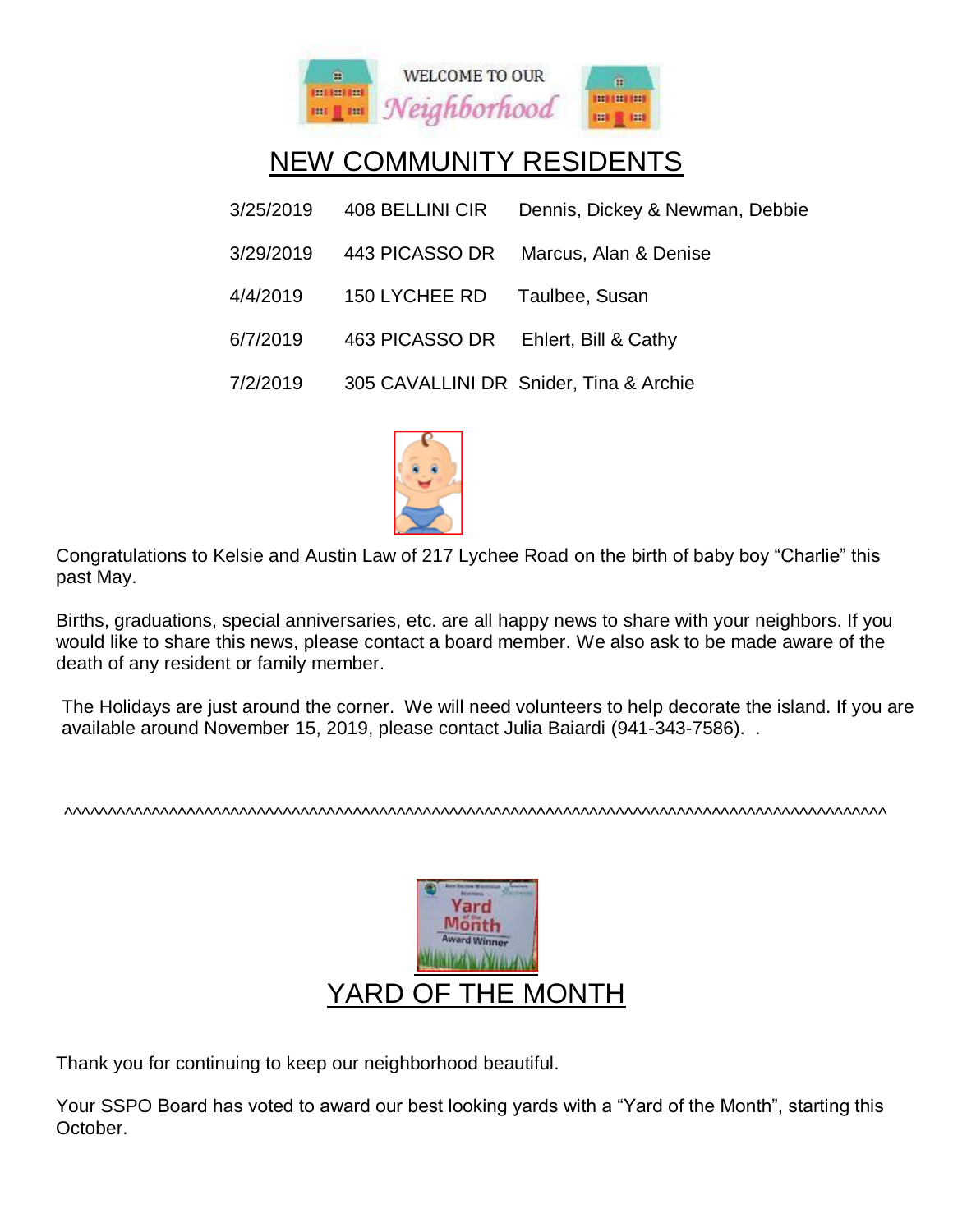Criteria: best looking lawn, plants, house, etc, judged by Brian Rivenbark, our property manager, during his monthly inspections.

Only one award per house per rolling 12 month period. SSPO BOD members are not eligible for first 6 months. Prize: \$25 gift certificate to a local restaurant.

^^^^^^^^^^^^^^^^^^^^^^^^^^^^^^^^^^^^^^^^^^^^^^^^^^^^^^^^^^^^^^^^^^^^^^^^^^^^^^^^^^^^^^^^^^^^^^



This is the time of year when people rent their properties. The following is a reminder of what our covenants say about leasing or renting:

8.11. Leasing. A Lot or home shall not be rented or leased for a period of less than thirty (30) days in accordance with Sarasota county code. Owners of properties in Sorrento South who rent them shall provide the Board with contact information of renters and signed documentation of proposed renters having read this Declaration and the Articles of Incorporation and Bylaws. Subleasing of rental properties is not permitted.

^^^^^^^^^^^^^^^^^^^^^^^^^^^^^^^^^^^^^^^^^^^^^^^^^^^^^^^^^^^^^^^^^^^^^^^^^^^^^^^^^^^^^^^^^^^^^^



Lift Assist: If anyone in your home falls and you need assistance to lift that person, there are numbers to call for assistance:

Sheriff's non-emergency: 941-316-1201.

Venice Police non-emergency 941-486-2444

Garbage, yard waste, recyclable and bulk items disposal:

[https://www.scgov.net/government/utilities-water/solid-waste/trash-and-recycling.](https://www.scgov.net/government/utilities-water/solid-waste/trash-and-recycling) and

[https://www.scgov.net/home/showdocument?id=2650.](https://www.scgov.net/home/showdocument?id=2650)

Yard irrigation: [http://www.4sarasota.com/water.html.](http://www.4sarasota.com/water.html)

Irrigation days: Odd house numbers-Thursday, Even house numbers-Tuesday.

Visit our website to see relevant documents of the association at[:www.SorrentoSouth.org.](http://www.sorrentosouth.org/)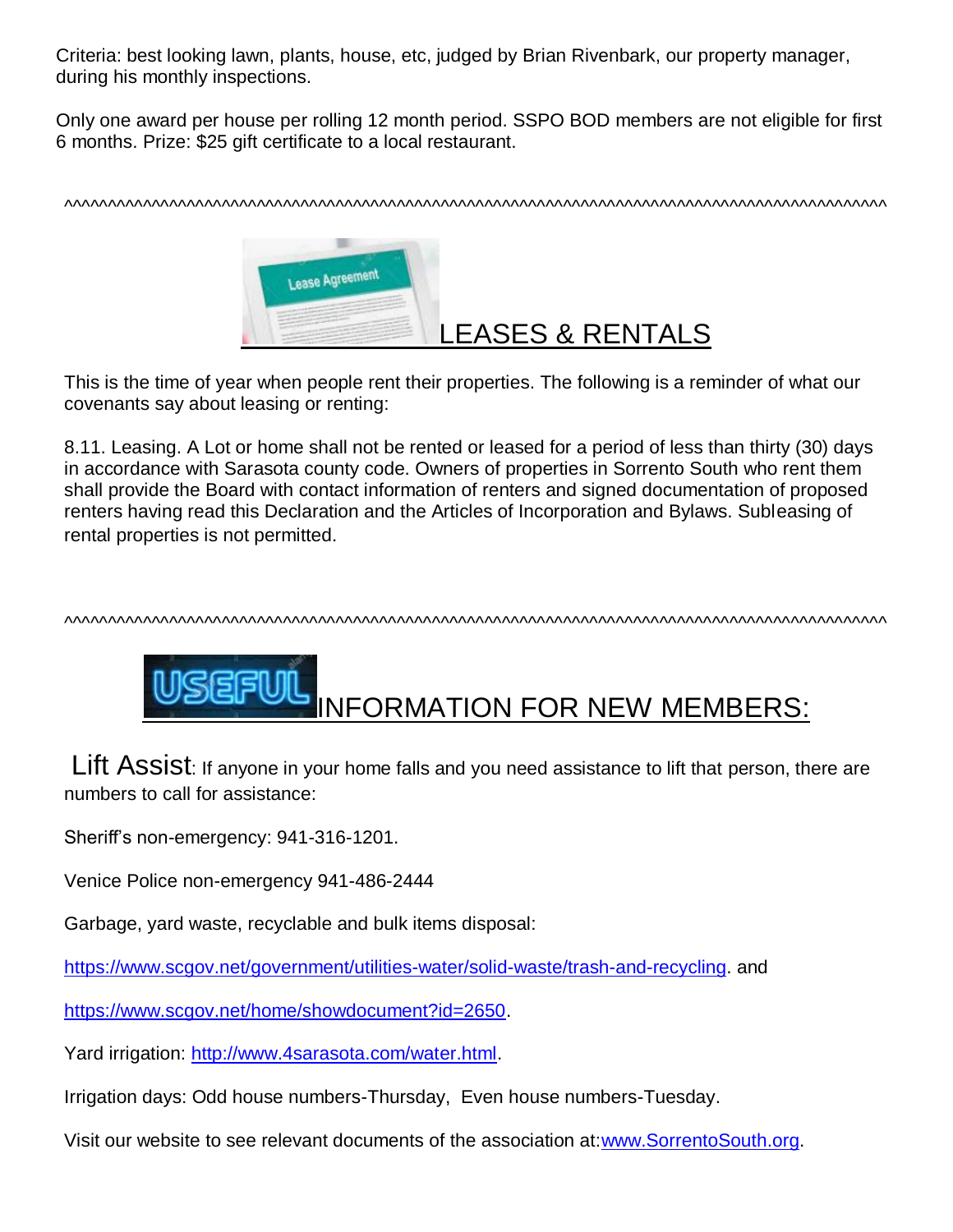

Reminder: For the next NACA meeting, please check the NACA website. The meetings are normally held at 6:30 pm quarterly at the Nokomis Community Center, 234 Nippino Trail East, Nokomis, FL. Free: All are welcome. For details of the meeting agenda and membership application form please visit [http://naca-nokomis.com.](http://naca-nokomis.com/)

We encourage you to check the website for topics discussed and presenters. Sorrento South is already a member of NACA, but you may join as an individual household member

.

^^^^^^^^^^^^^^^^^^^^^^^^^^^^^^^^^^^^^^^^^^^^^^^^^^^^^^^^^^^^^^^^^^^^^^^^^^^^^^^^^^^^^^^^^^^^^^



We would like to extend our deepest sympathies to our neighbors who have lost family members:

Jason D Marano, 43, of 452 Picasso Drive, passed away on May 10,2019. He is survived by his wife of 16 years, LeeAnn, two young daughters, Ava (13) and Sienna (8), both his parents and extended family. Originally from Rhinebeck , NY, Jason enjoyed a successful 15 year career at COCC and was a beloved and respected member of Bayside Community Church.

Ronald Layton Wentworth, 73, of 400 Bellini Circle, passed away on July 7, 2019. He is survived by his wife, Joy, brother-in-law, Fred Day, and extended family. Ron is a U.S Army Combat Veteran. He served during the Viet Nam war and was honored for bravery with the Bronze Star Medal. Ron will be remembered for all the hours of community volunteer work including work for Sorrento South.

^^^^^^^^^^^^^^^^^^^^^^^^^^^^^^^^^^^^^^^^^^^^^^^^^^^^^^^^^^^^^^^^^^^^^^^^^^^^^^^^^^^^^^^^^^^^^^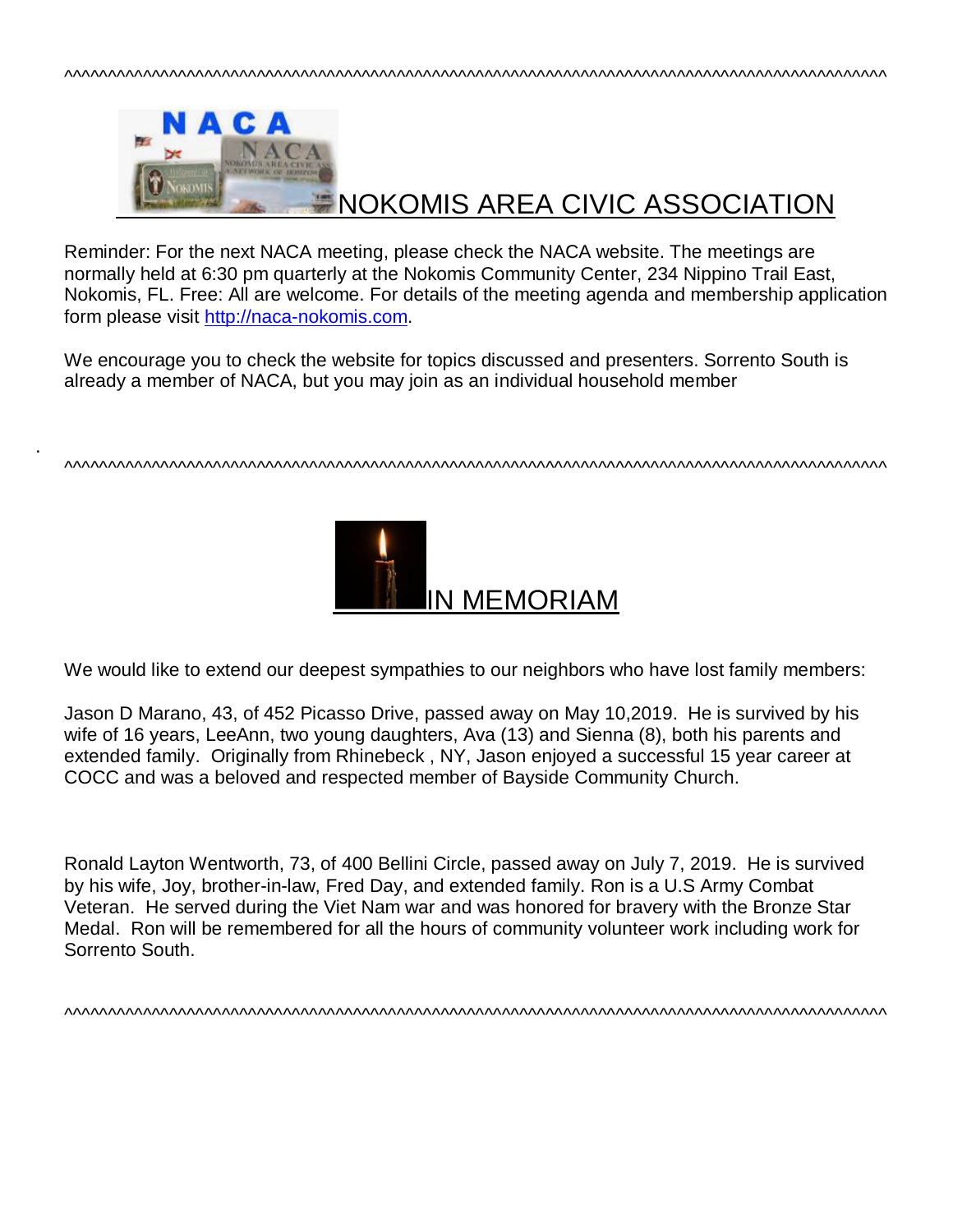

Article 11.07 of our Sorrento Covenants states in part: "It is each Owner's responsibility to notify the Association of all contact information and any change in mailing address."

The board would appreciate it if homeowners would provide an e-mail address, telephone number and, if appropriate, out-of-state address and phone number. It is important that SunState be made aware of any change(s) in this contact information. Contact Brian Rivenbark, Sunstate Management Company, Sorrrento South - Association Manager at [brian@sunstatemanagement.com](mailto:brian@sunstatemanagement.com)

E-mail addresses are not shared.

^^^^^^^^^^^^^^^^^^^^^^^^^^^^^^^^^^^^^^^^^^^^^^^^^^^^^^^^^^^^^^^^^^^^^^^^^^^^^^^^^^^^^^^^^^^^^^



For the safety of your pet, please remember to always walk your dog on a leash, and keep your dog on your property to avoid a car accident. In consideration of your neighbors, please do not allow your dog(s) to bark excessively and please clean up after your pets.

#### ^^^^^^^^^^^^^^^^^^^^^^^^^^^^^^^^^^^^^^^^^^^^^^^^^^^^^^^^^^^^^^^^^^^^^^^^^^^^^^^^^^^^^^^^^^^^^^



To report a fire, a medical emergency or a crime in progress, dial 911. "SEE SOMETHING, SAY SOMETHING" to report suspicious activity or a crime committed, dial 941-316-1201 or 941-861- 5800 to reach the Sheriff Department of Sarasota County.

There has recently been a robbery in Sorrento Inlets. The thieves posed as water inspectors and were allowed to enter the home by the homeowner to check the water pressure. In the process household possessions including jewelry were stolen. Do not allow any unsolicited persons into your home under any pretext.

We also should remind everyone that they need to lock their vehicles. One of our neighbors forgot to lock their truck parked in the driveway. It was obvious to the owners that someone had opened and "rifled" through the truck.

This a reminder that if something like this happens to you, please call one of the following numbers: